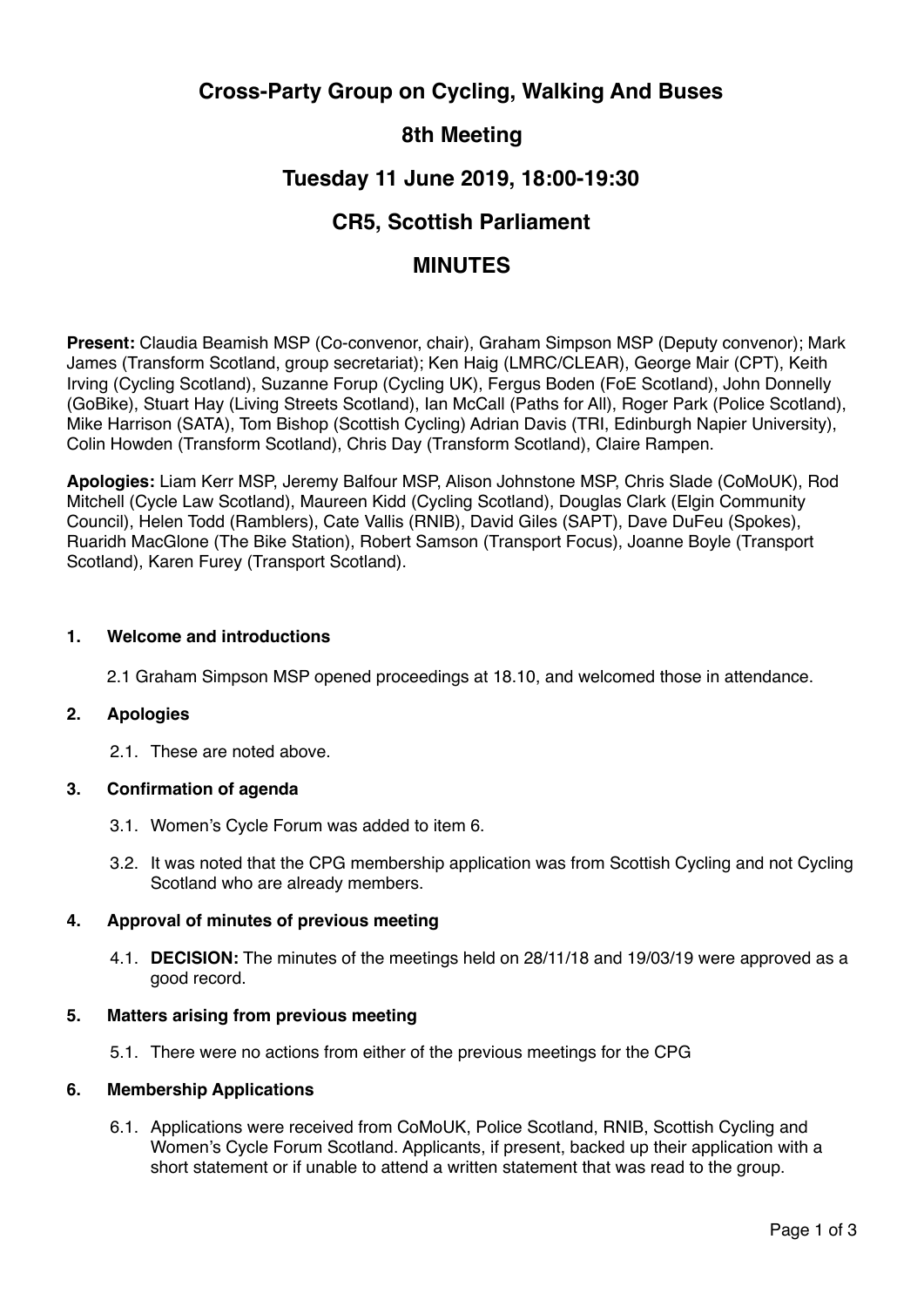- 6.2. All the membership applications were approved.
- 6.3. **ACTION: MJ** to contact Sam Currie at the Standards, Procedures and Public Appointments Committee to update membership.

### **7. Presentation from Victoria Barby, Environment Performance Manager, Scottish Parliament**

- 7.1 The data presentation can be found on the [Transform Scotland Website.](http://transformscotland.org.uk/scottish-parliament-cross-party-group-on-cycling-walking-and-buses/)
- 7.2 The presentation covered all aspects of the Scottish Parliament's Sustainable Travel Plan: the background, actions that have been taken and the resulting modal changes. The talk concluded with next steps. VB said they were open to suggestions for the next Travel Plan.
- 7.3 In addition to the presentation it was noted there was one electric vehicle with training provided and bike buddies assisting new cyclists. The Parliament were also encouraging activity during working hours, chiefly walking and cycling.
- 7.4 This was followed by questions/comments:
	- JD suggested the use of E-cargo bikes, for example for the mail run.
	- AD suggested that more detail would improve the reporting.
	- GS asked about getting more survey responses. An annual all staff survey was a future option
	- It was suggested that the Scottish Parliament could organise events for Bike Week or in conjunction with the Edinburgh Festival of Cycling
	- CD asked about improving the bus service and whether there was bus route demand as there were approximately 2000 journeys a day to and from the Parliament and the site is currently poorly served. TB had been asked about bus information and felt there is room for improvement. KH stated there was a lack of bus info at Waverley as well as at the SP, both inside and outwith the building.
	- IM suggested asking, in the next survey, what staff thought about parking charges.

## **8. Next Steps from Active Travel Task Force Report**

8.1 Neither Joanne Boyle or Karen Furey (Transport Scotland) were able to attend the meeting. A statement was provided that was read out to the meeting. There was an opportunity for comments to be made, however none were made. They made a firm commitment to attend the next meeting.

#### **9. Holyrood-Waverley Street Audit report** - report from Stuart Hay (Living Streets Scotland)

- 9.1. A review of the complex nature of the issues surrounding the route from the Parliament to Waverley was given. This included the complexity of the street and street management and including Canongate, The Royal Mile and Jeffrey St. There are twelve user groups. There wasn't any consultation due to possible consultation fatigue, however previous feedback was used.
- 9.2. Little has happened in the last 8 years since the 2011 charette held by The City of Edinburgh Council (CEC). SH argued that the project should be part of the Edinburgh City Centre Transformation project. He further argued that it should be a *strategic project* as its the main railway station to the the National Parliament; likewise locations such as Union Street in Aberdeen and the Avenues project in Glasgow.